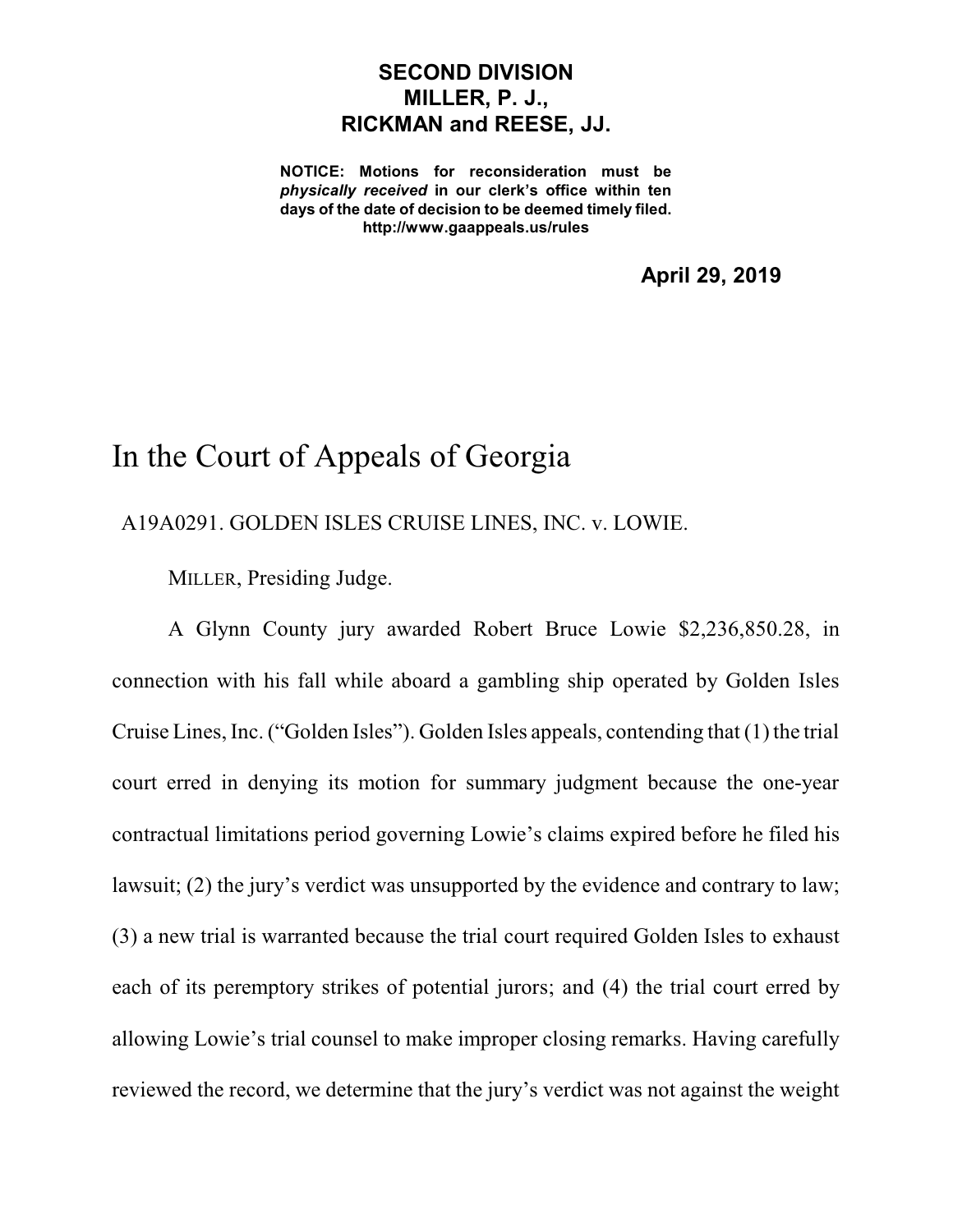of the evidence and that the trial court committed no reversible error. We therefore affirm.

"On appeal from the grant or denial of a motion for summary judgment, we review the evidence de novo, and all reasonable conclusions and inferences drawn from the evidence are construed in the light most favorable to the nonmovant." (Citation omitted.) *Coregis Ins. Co. v. Nelson*, 282 Ga. App. 488, 490 (2) (639 SE2d 365) (2006).

In reviewing a verdict after the denial of a motion for new trial, we follow well-established principles. Where a jury returns a verdict and it has the approval of the trial judge, the same must be affirmed on appeal if there is any evidence to support it as the jurors are the sole and exclusive judges of the weight and credit given the evidence. The appellate court must construe the evidence with every inference and presumption in favor of upholding the verdict, and after judgment, the evidence must be construed to uphold the verdict even where the evidence is in conflict. As long as there is some evidence to support the verdict, the denial of the motion for new trial will not be disturbed.

(Citation and punctuation omitted.) *Crump v. McDonald*, 239 Ga. App. 647, 650 (3) (520 SE2d 283) (1999).

Golden Isles operates a boat in Georgia, known as the Emerald Princess 2 (the "boat"). Golden Isles offers various gaming options on the boat, including slot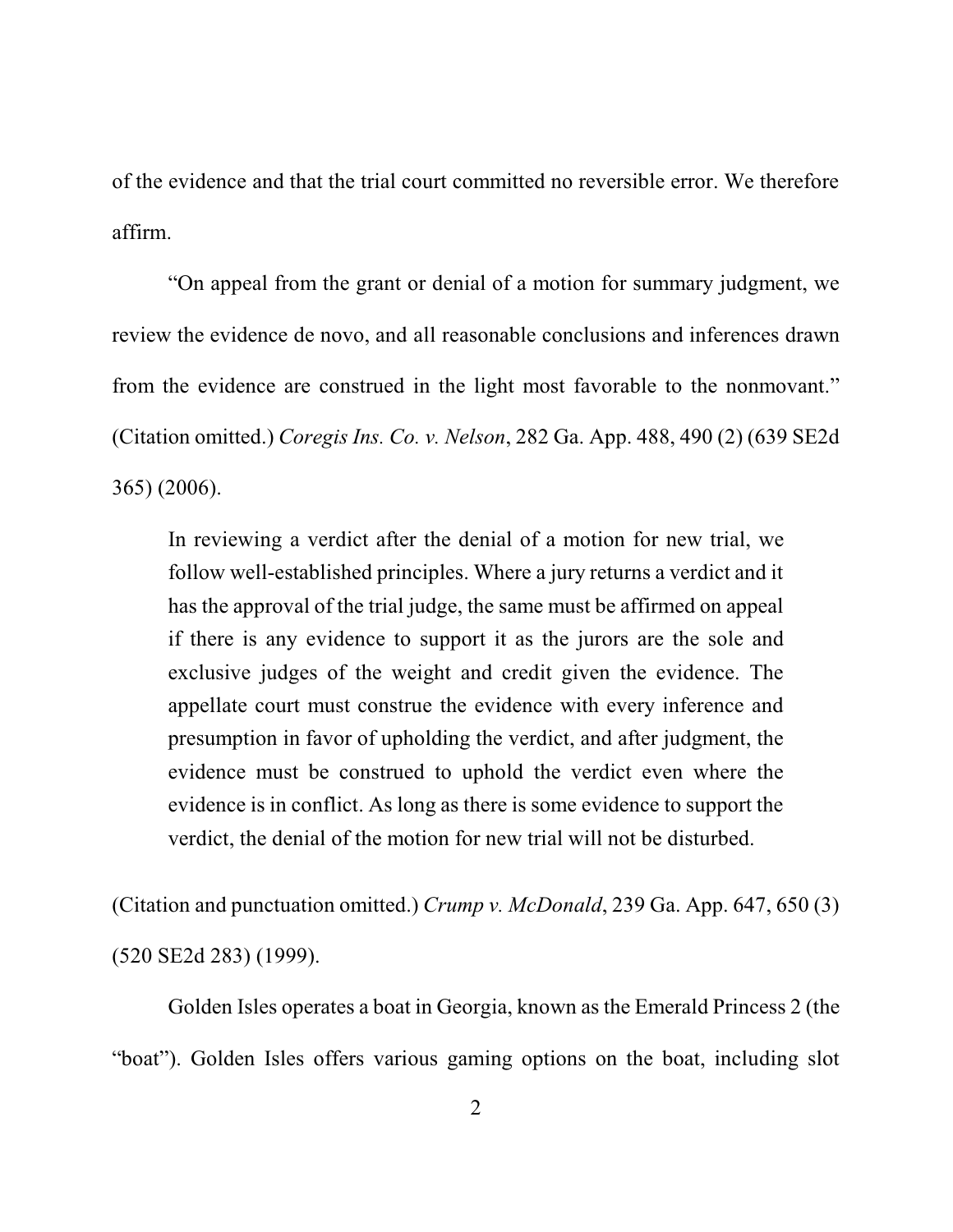machines, blackjack tables, and poker tables. During the weeks preceding Lowie's fall, a piece of equipment on the boat — the bow thruster — had not been working properly. When the crew members are entering the engine room containing the bow thruster, they must completely unscrew a hatch cover from the floor and set it aside; the hatch cover does not remain connected by any hinges. The floor hatch is squareshaped and measures 22 inches by 22 inches.

On December 16, 2014, the supervisor of the boat's engineering department and two crew members were attempting to "calibrate or fine tune the bow thruster" before sailing later that evening. Before the boat sailed, one of the captains did his "walk-around" to inspect the vessel. He testified that during these inspections, he is "looking for everything" and that this would potentially include an open floor hatch. While inspecting the main deck, the captain saw that the hatch cover had been removed and that the hatch to the engine room was open. Observing the hazard, he "told the engineering guys that were working there to putsome chairs around it," and he also told them to have someone "stay there so that no one would fall through the hole."

The practice of having a crew member stand watch at a hazardous site is known as a "man watch." The president of Golden Isles, Louis N. Dyer, Jr., testified that in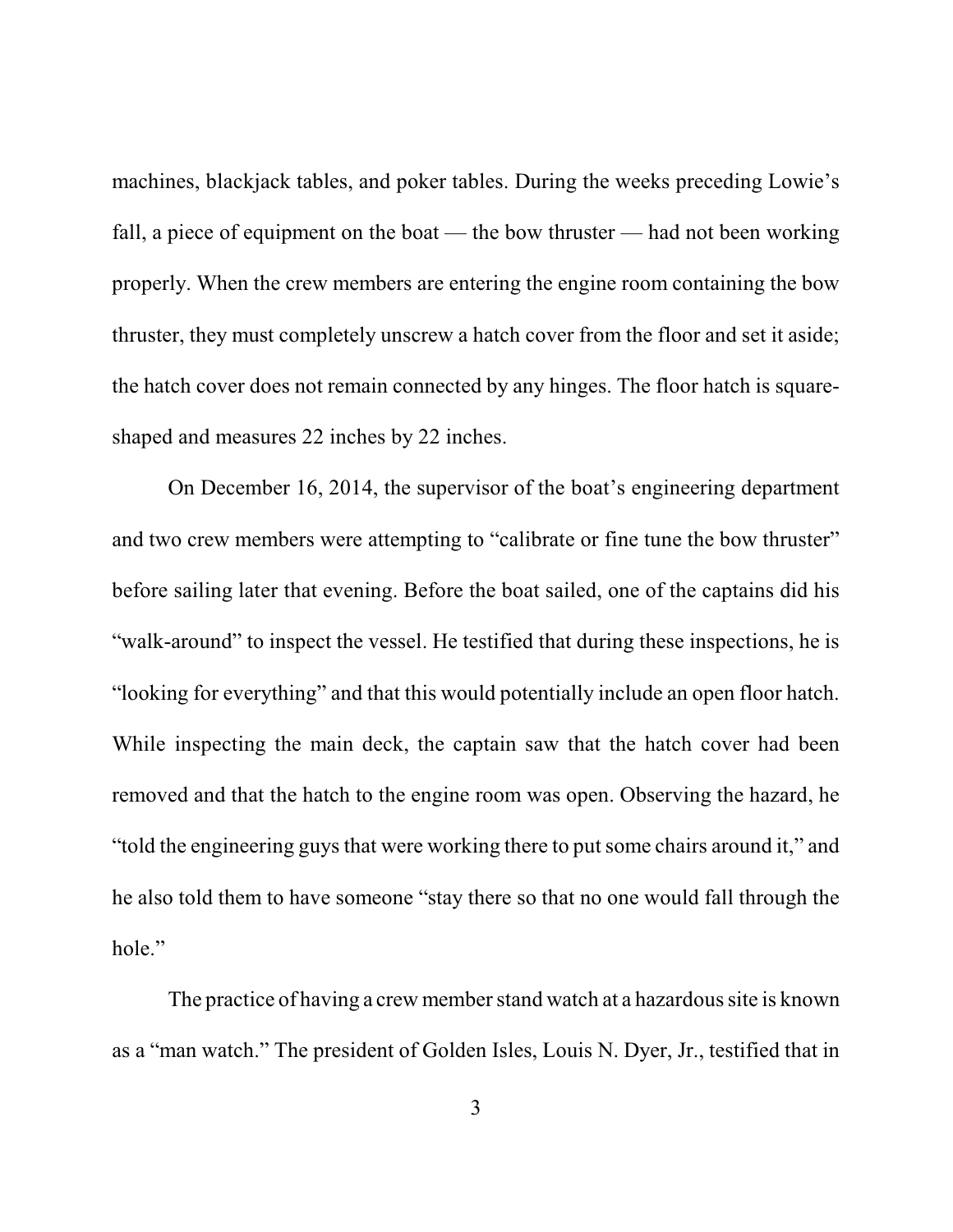the maritime business, a "man watch" is used when any kind of maintenance, welding, or pipefitting is underway. He added that it is a safety procedure to ensure that "an accident like this couldn't happen." The engineering department supervisor testified, "we try to keep two people in the hole and one out."

One of the crew members exited the engine room and was "standing man watch" around the hatch. The crew placed a chair and a stool on one side of the hatch and placed another chair and stool on the other side. These chairs and stools, however, were merely seating that would have ordinarily been used by patrons gambling. There were no safety cones around the area, nor wasthere any yellow tape.

Lowie boarded the boat around six o'clock in the evening. On his way to the cashier's cage located at the front of the boat, Lowie fell approximately ten feet down, into the hatch. The crew member who was standing watch had left his post. When asked whether that specific crew member was doing what he had been asked to do, Dyer responded, "[n]ot at that moment. He – he did and then he didn't." Similarly, when asked whether that crew member had done his job to warn passengers that the hatch cover had been removed, Dyer responded, "[a]t that moment, he did not." Dyer also testified that the mere presence of the chairs and stools was "not as good' as if there had been someone standing watch.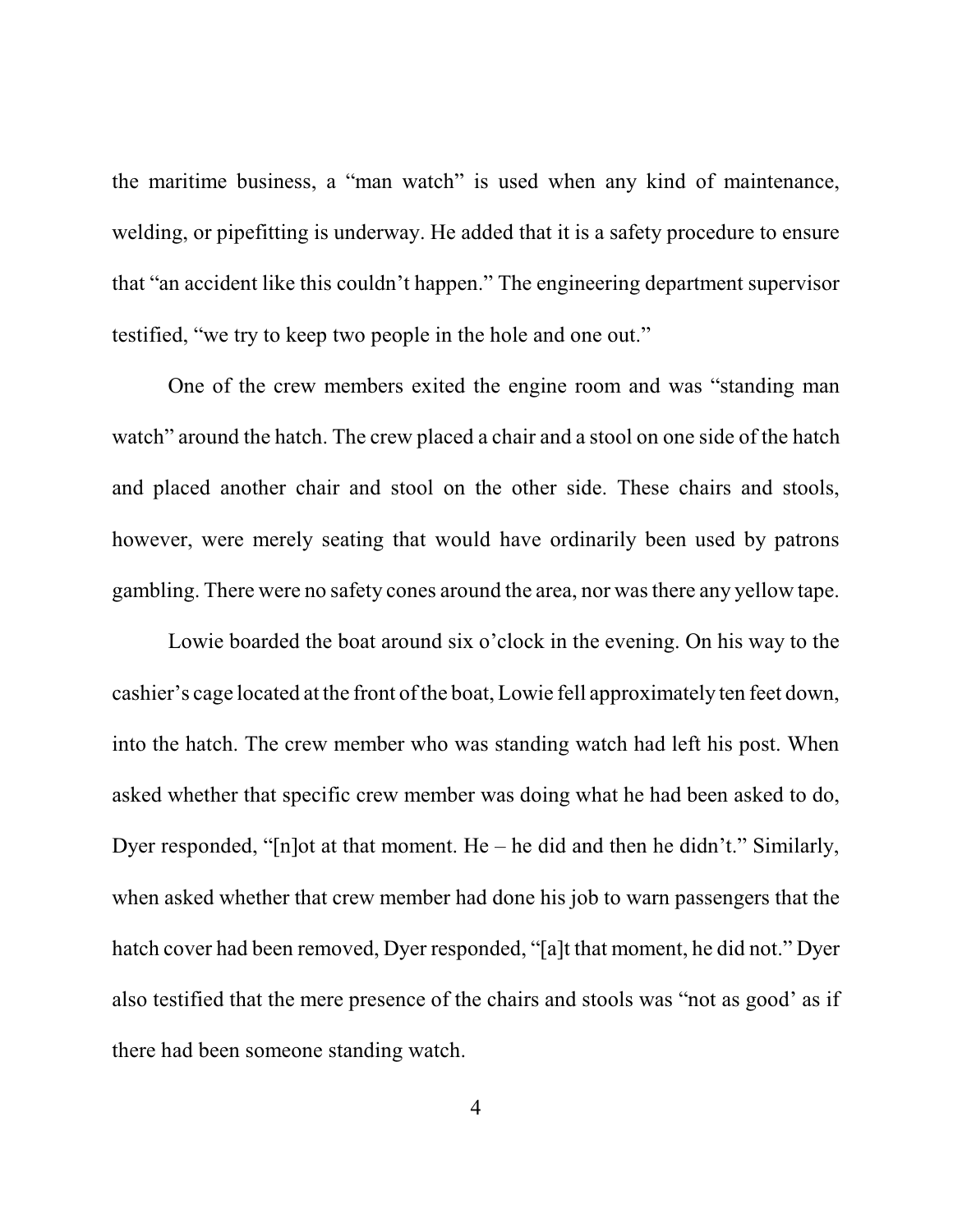Lowie suffered a head injury and compression fractures of multiple vertebrae in his spine. He underwent various procedures and took an array of medications for pain. Lowie had a permanent spinal cord stimulator implanted, but it failed to provide sufficient pain relief to off-set the side effects, and it was later removed. In October  $2016$ , a neurological surgeon diagnosed Lowie with chronic pain syndrome.<sup>1</sup> Lowie's neurological surgeon testified that there is no "definitive" cure for Lowie's pain, and that he may possibly experience chronic pain for the remainder of his life.

For several months following Lowie's fall, Dyer and Stuart Platt, an insurance claim adjuster for Golden Isles, communicated with Lowie and his wife, Concettina, regarding Lowie's injuries. <sup>2</sup> While Lowie was hospitalized in late December 2014, Dyer told Mrs. Lowie that he had spoken with Platt, and that he had told Platt that he and the Lowies had been friends for "25 to 30" years. Dyer indicated that Platt would "take real good care" of the Lowies. According to Mrs. Lowie, Platt visited her and her husband at their home in January 2015 and said, "I seen the video of Bruce falling in that hole. . . .[T]hat was a nasty accident and it was definitely negligence on

<sup>&</sup>lt;sup>1</sup> The surgeon's deposition was video-taped, and the tape was played for the jury.

<sup>&</sup>lt;sup>2</sup> Mrs. Lowie testified during her deposition that Platt communicated with her because her husband was "out of it" as a result of his injuries.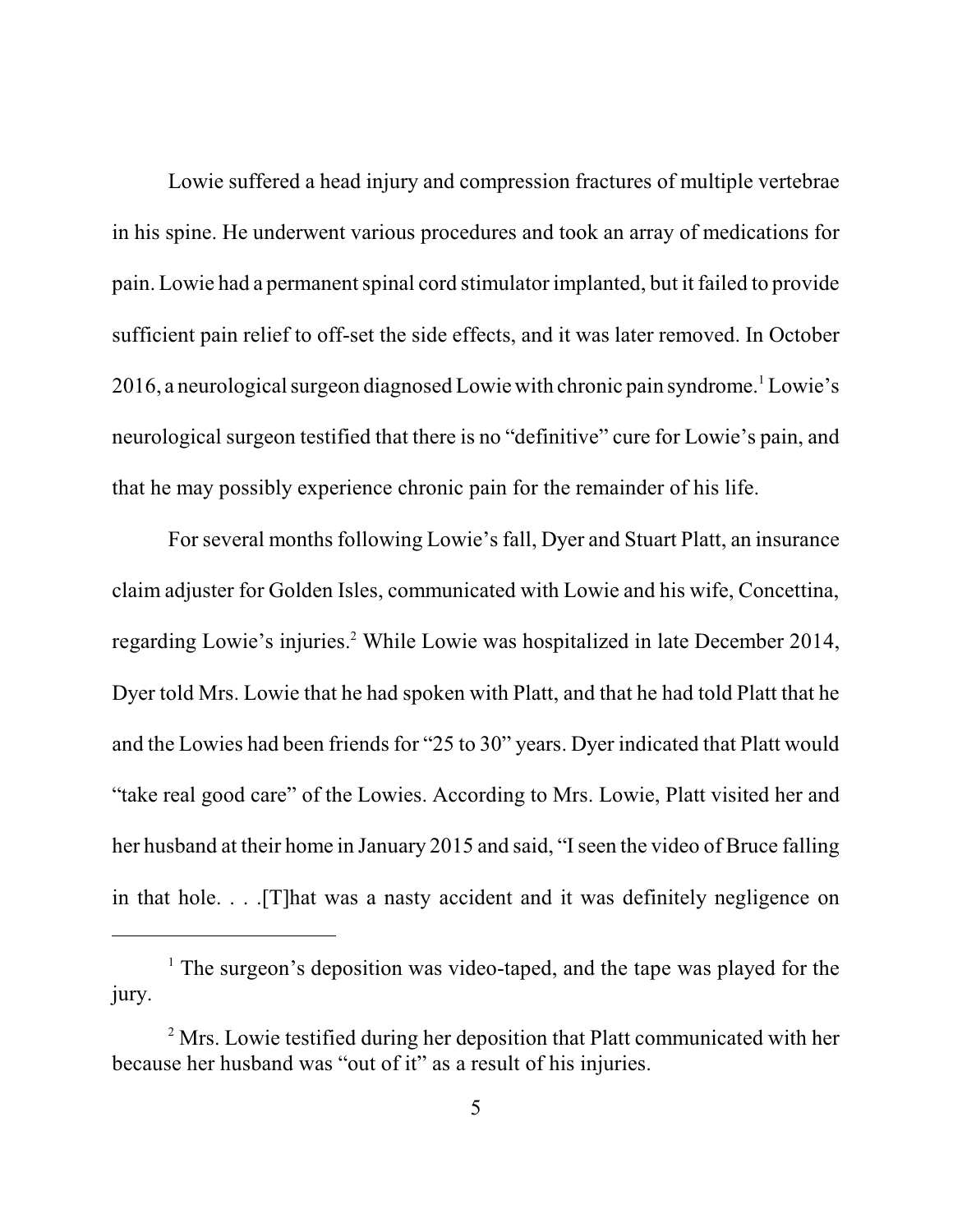[Golden Isles'] part. . . .[W]e're going to take care of you and make sure that everything's done right." She added that Platt told her there was "no need to go out and get an attorney." Likewise, Lowie explained that Platt came to his home, "flat lied," and told him that he did not need a lawyer.

Mrs. Lowie testified of Platt:

he was calling once or twice a week or I was calling him because he sat down and explained to me what we had to do was we had to run it on our insurance with Medicare and Blue Cross Blue Shield and when there's a settlement made that they were responsible for paying Blue Cross and Medicare back, that's the way Stuart Platt put it to me . . . . He said, by law, we had to go through . . . Medicare and Blue Cross Blue Shield so that's what I did and I sent him – and he told me to send him all the bills. He gave me his business card, send him all the bills, all of my out-of-pocket expenses, everything, they would reimburse me. . . . [I]n August he called me he says – when he asked me how Bruce was doing he asked me, he says, well, are y'all ready to settle yet? I said, well, what do you mean on settling? He said, well, I'll have to come and we'll have to do it, you know, face-to-face. I said, well, Stu, I said, that'd be all fine and good I said, but you know, he's not well yet . . . . And that's when I told him we wanted to get another opinion. We [were] waiting to get into Emory because it was hard – it's hard to get in at Emory, so – and I told him that we [were] trying to get in there. He says, well, whatever y'all want to do, wherever y'all want to go, we'll pay for it. We'll take care of it.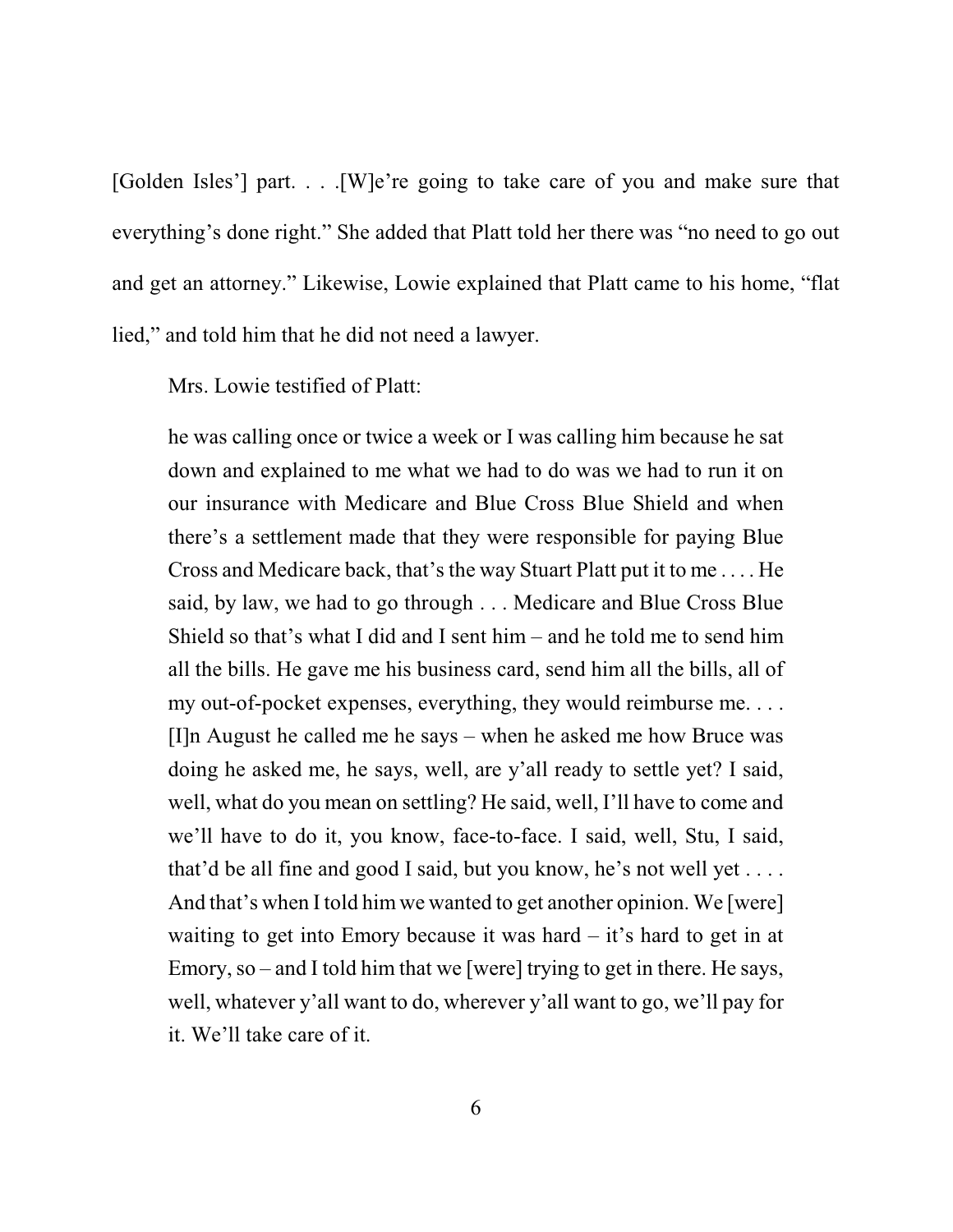Platt also gave the Lowies "an example of a man that fell on a boat deck . . . and they offered the guy \$50,000 and the guy didn't think that was enough and he took them to court and . . . ended up not getting what they offered him, to begin with." In 2015, "a couple months right before summertime," while Mrs. Lowie was at Golden Isles' office, Dyer called her over to speak with him. When Dyer learned that the Lowies had not hired counsel, he thanked Mrs. Lowie and told her, "don't worry about it, we['re] going to take care of you." In both August 2015 and October 2015, Platt asked the Lowies whether they were ready to settle. The Lowies received approximately \$1,800 in reimbursement, and, on December 16, 2015, almost a year to the day after the fall, Dyer told the Lowies that they would not receive additional reimbursement because the one-year limitations period, as provided for in the boarding pass, had lapsed.

Lowie sued Golden Isles in March 2016,<sup>3</sup> approximately one year and three months after his fall. The parties do not dispute that Lowie's boarding pass provides that all lawsuits, including personal injury claims, must be filed within one year from the date on which the cause of action arose. In his complaint, however, Lowie

<sup>&</sup>lt;sup>3</sup> As part of this lawsuit, Mrs. Lowie also had a loss of consortium claim. Golden Isles moved to have this claim dismissed, and the trial court granted the motion.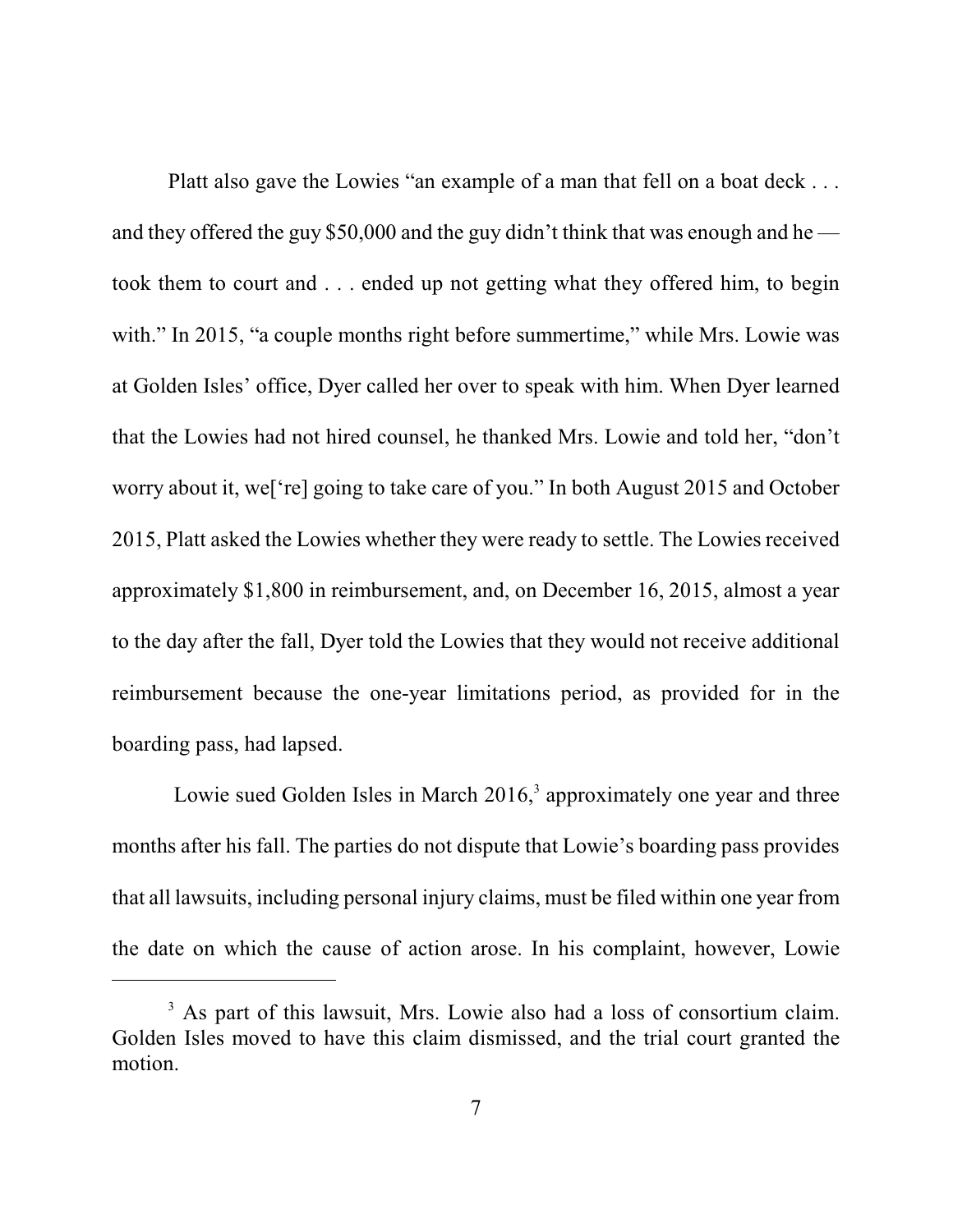claimed that in the year following his fall, Dyer had telephoned him and his wife at least 70 times, Platt had telephoned them at least 30 times, and both Dyer and Platt had contacted themin person, making representations and engaging in conduct which Lowie alleged estopped Golden Isles from relying on the contractual limitations period as a defense. Specifically, Lowie claimed that Dyer and Platt had repeatedly assured that all of his medical bills related to the fall would be paid and that, in reliance on these representations, he did not file suit. Lowie also filed a motion to compel discovery seeking, inter alia, the production of

any and all correspondence between [Golden Isles] or any of [Golden Isles'] officers, directors, shareholders, employees or agents of Stuart I. Platt, Platt Marine Services, Inc.'s officers, directors, shareholders, employees or agents . . . in any way related to [Lowie] or the events giving rise to the above captioned-lawsuit.

Lowie made this same request with respect to Golden Isles' supposed communications with other insurance companies that "act[ed] in some way for the benefit" of Golden Isles. Golden Isles, in opposing Lowie's motion to compel, argued that the requested information was protected from disclosure under the work product doctrine and attorney-client privilege. Golden Isles also moved for summary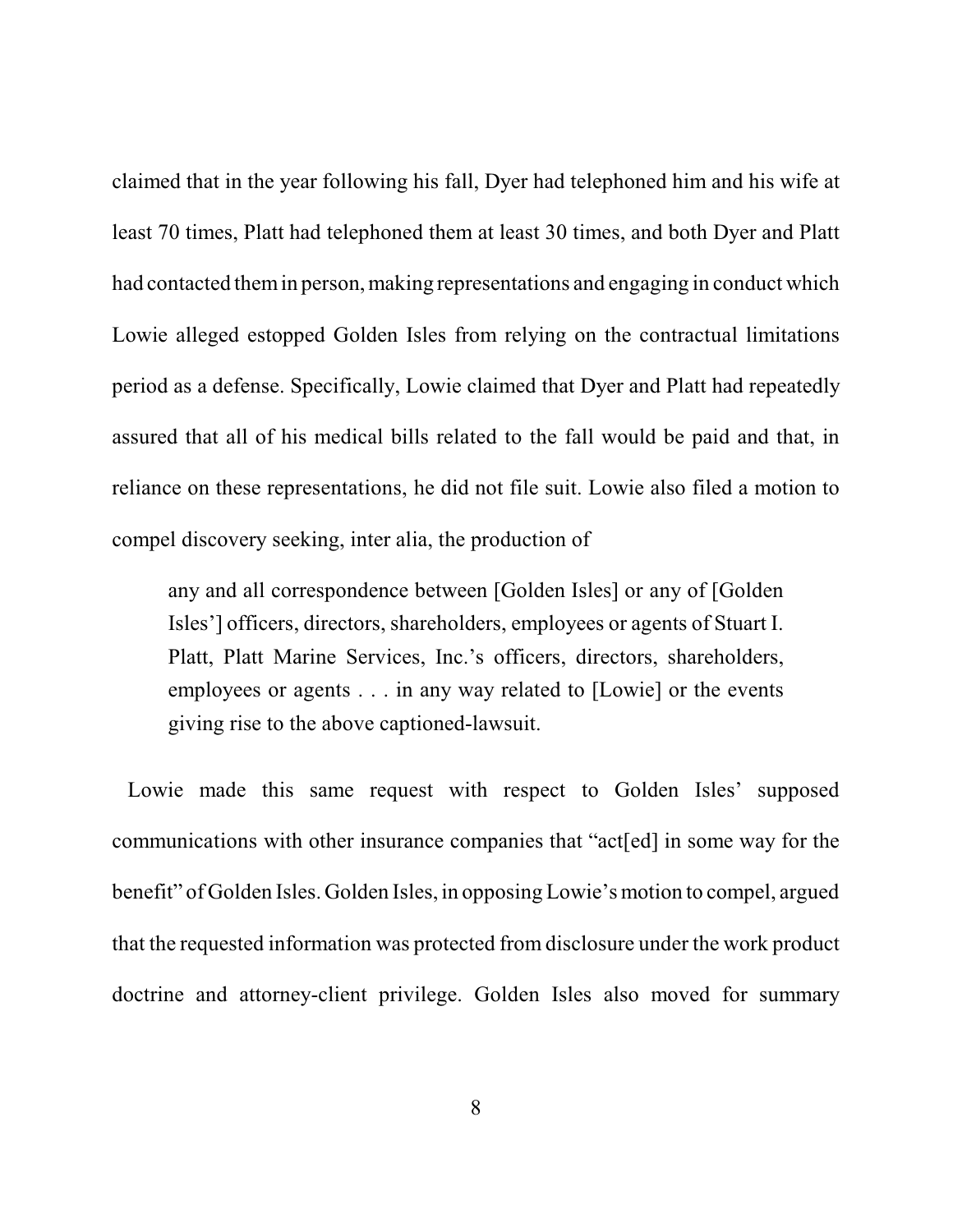judgment on Lowie's lawsuit, arguing that the lawsuit was barred by the one-year limitations period as printed on the boarding pass.

Following a hearing, the trial court ordered Golden Isles to produce the requested correspondence for an in camera inspection, after which the trial court found that some of the submitted correspondence was relevant to the issues in the case and turned over copies of "potentially relevant" emails to Lowie's counsel. The trial court also found that portions of Platt's insurance claim file for Lowie were relevant and ordered that a CD and documents from the claim file be turned over to Lowie's counsel.

In August 2017, Golden Islesfiled an amended motion for summary judgment. Golden Isles argued that Lowie was bound by the contractual limitations period provided in the boarding pass because he was a VIP member of Golden Isles' business and had received potentially hundreds of similar boarding passes. Golden Isles added that Lowie did not have a valid estoppel argument because neither Golden Isles nor any insurance adjuster working on the company's behalf made any statement regarding settlement after the one-year contractual limitations period ended.

The trial court denied Golden Isles' amended summary judgment motion. The trial court determined that Lowie had offered convincing evidence that he had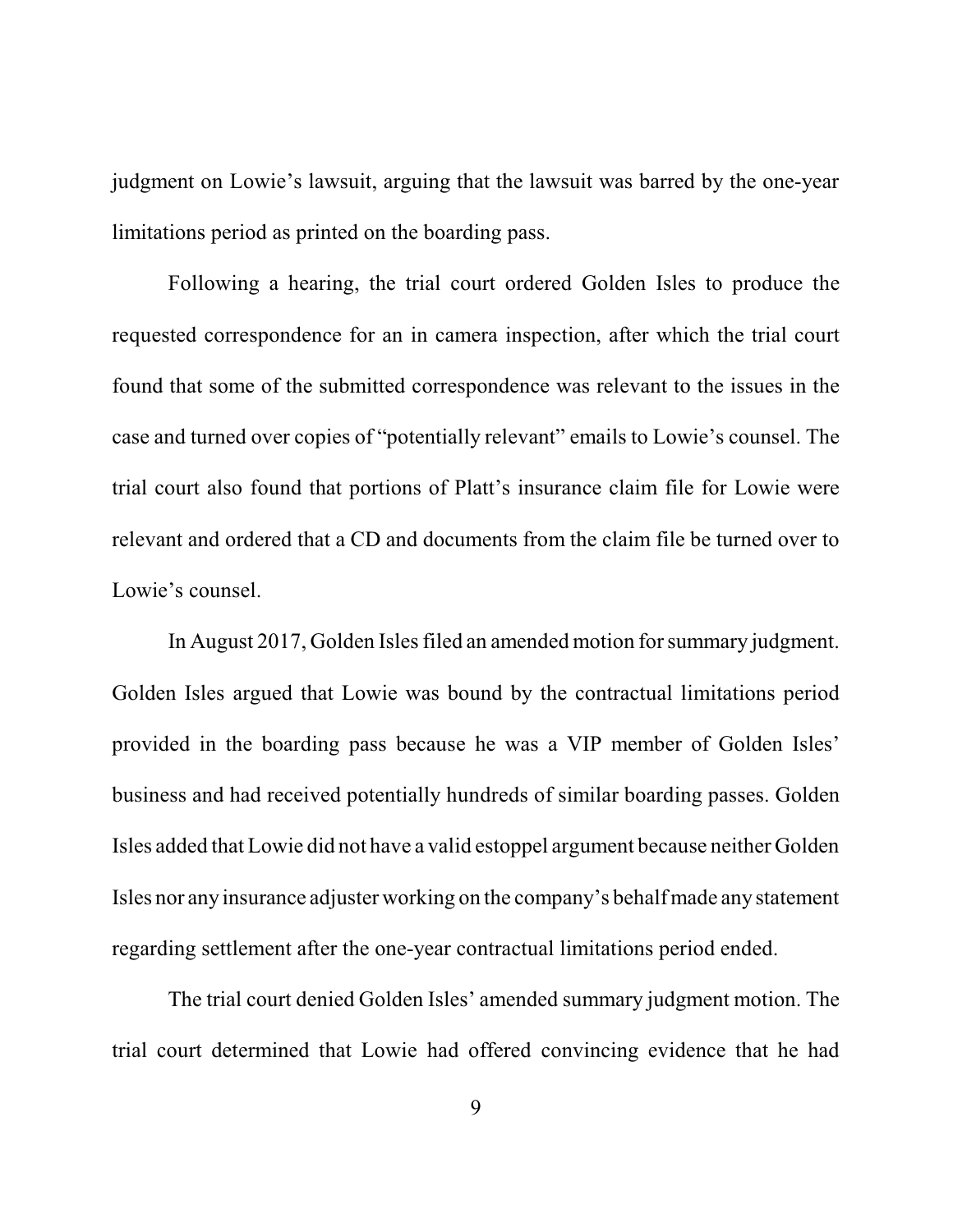actually relied on representations made by Golden Isles or its representatives in deciding not to hire an attorney or file suit and that he had done so to his detriment. The trial court therefore found that Golden Isles was estopped from relying on the limitations period set forth in the boarding pass. The case proceeded to trial, and the jury awarded Lowie \$2,236,850.28. The jury assigned 100 percent of the fault to Golden Isles, and the trial court entered a corresponding judgment. After a hearing, the trial court denied Golden Isles' motion for new trial, and this appeal followed.

1. First, Golden Isles argues that the trial court erred in denying its summary judgment motion and in also determining that it was estopped from relying on the contractual limitations period as a bar to Lowie's lawsuit. This argument is unavailing.

First, we note that Golden Isles' "challenge to the denial of its motion for summary judgment has not been rendered moot as a result of the subsequent entry of verdict and judgment." *Nelson*, supra, 282 Ga. App. at 489 (1).

[I]f the legal issues raised and resolved in denying the motion for summary judgment were not considered at trial, then the denial of the motion is not rendered moot by the verdict and judgment. Under such circumstances, a party may appeal the denial of summary judgment as part of the party's direct appeal from the final judgment, and the denial will be reviewed and determined by this Court.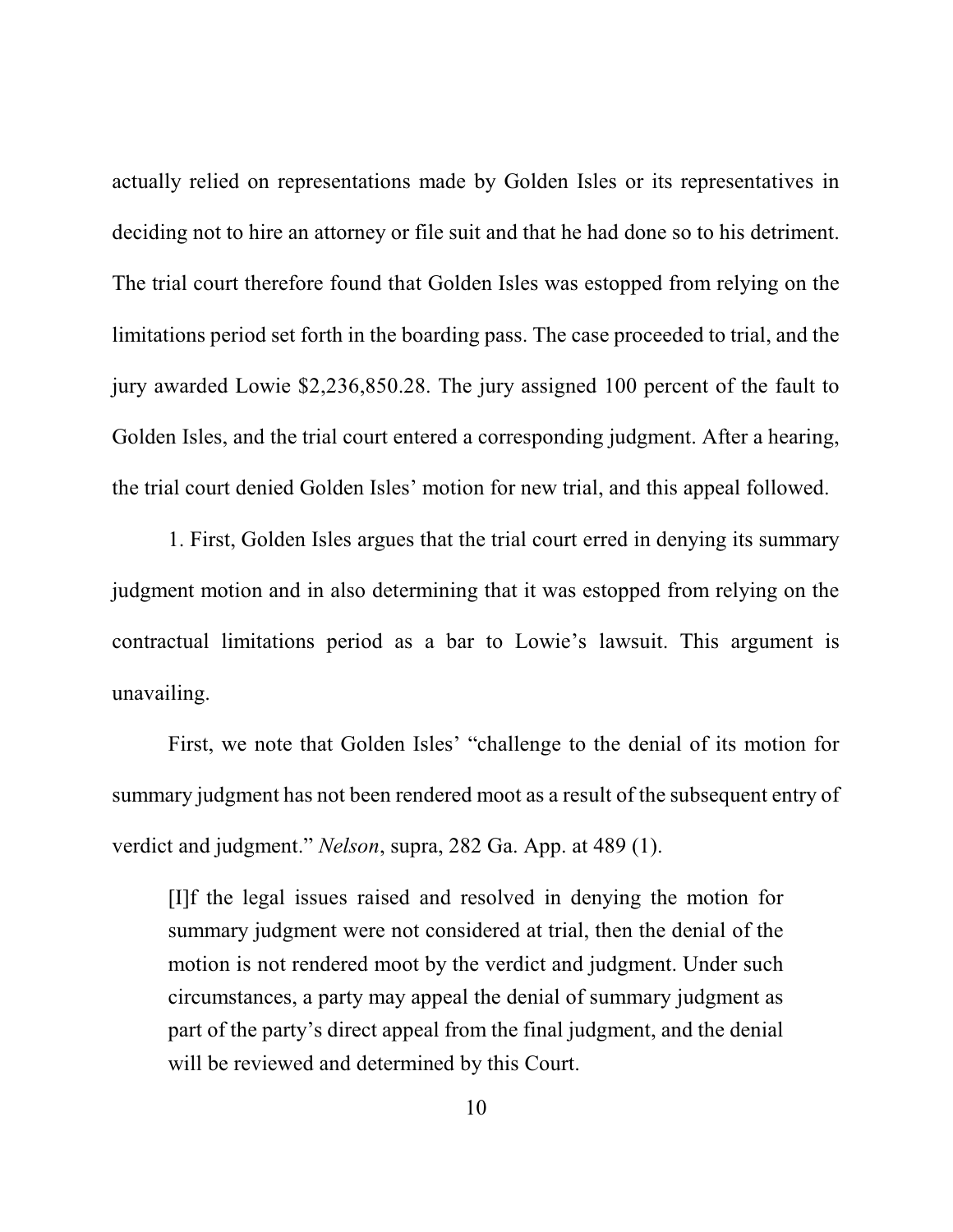Id. Here, in denying Golden Isles' motion for summary judgment, the trial court only addressed Lowie's estoppel argument against Golden Isles, an issue that was not before the jury. "We therefore may review the denial of the motion under OCGA  $§ 5-6-34$  (d)." Id. at 490 (1).<sup>4</sup>

The doctrine of equitable estoppel may be used "to bar inequitable reliance on statutes of limitations." (Citation omitted.) *Keefe v. Bahama Cruise Line, Inc.*, 867 F2d 1318, 1323 (11th Cir. 1989). "The principle — which is based upon the maxim that no man may take advantage of his own wrong — applies with equal force where, as here, the limitations is contractual rather than statutory, there being no essential difference between the two." (Citations omitted.) Id. To successfully invoke the doctrine of equitable estoppel, the late arriving plaintiff must show that he

<sup>&</sup>lt;sup>4</sup> The parties agree that the trial court's decision to apply federal admiralty and maritime law on this issue was proper. See *Daniels v. Stevens*, 171 Ga. App. 192 (1) (318 SE2d 812) (1984) (although lawsuit for cruise passenger'sinjuries was brought in state court, lawsuit was included in admiralty jurisdiction and the legal rights and liabilities of the defendant were "measurable by the standards of maritime law."); *Curlee v. Mock Enterprises, Inc.*, 173 Ga. App. 594, 595 (1) (327 SE2d 736) (1985) ("If a tort be maritime and cognizable in admiralty, maritime law governs with respect to the rights and liabilities of the parties, without regard to the court in which relief is sought, whether the action be brought in a federal district court or in a state court.").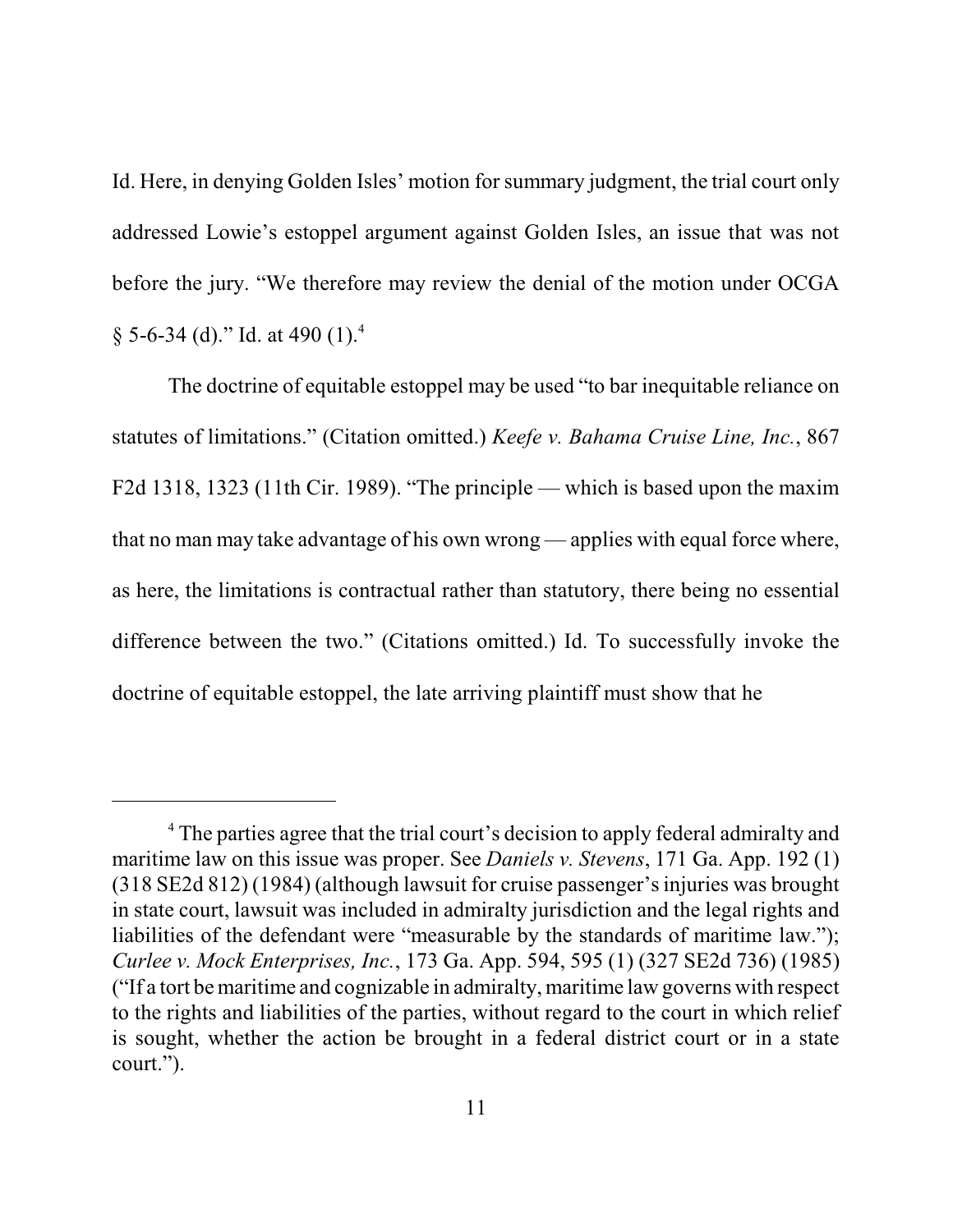was misled by defendant or its agents so that [he] delayed suit because of (a) an affirmative statement that the statutory period to bring the action was longer than it actually was, or (b) promises to make a better settlement of the claim if plaintiff did not bring suit or (c) comparable representations and conduct.

Id. at 1323-1324. "[T]he constituent elements of estoppel constitute questions of fact, and the [trial] court's findings on these matters must be upheld unless clearly erroneous." Id. at 1323. "A finding of fact is clearly erroneous when the entirety of the evidence leads the reviewing court to a definite and firm conviction that a mistake has been committed." (Citation omitted.) *Sea Byte, Inc. v. Hudson Marine Mgmt. Servs., Inc.*, 565 F3d 1293, 1298 (II) (A) (11th Cir. 2009).

At the outset, we note that the issue in this case is not necessarily whether Golden Isles or its agents (a) told Lowie that the limitations period was longer than it actually was, or (b) promised to make a better settlement of the claim if he did not sue. Rather, our focus is on the "broad third category" which is a "catch-all encompassing all manner of conduct analogous to the rather specific examples set forth in parts (a) and (b)." *Keefe*, supra, 867 F2d at 1324.

The record supports the trial court's findings that Platt told the Lowies that Golden Isles "would take care of them" and that there was no need to hire counsel,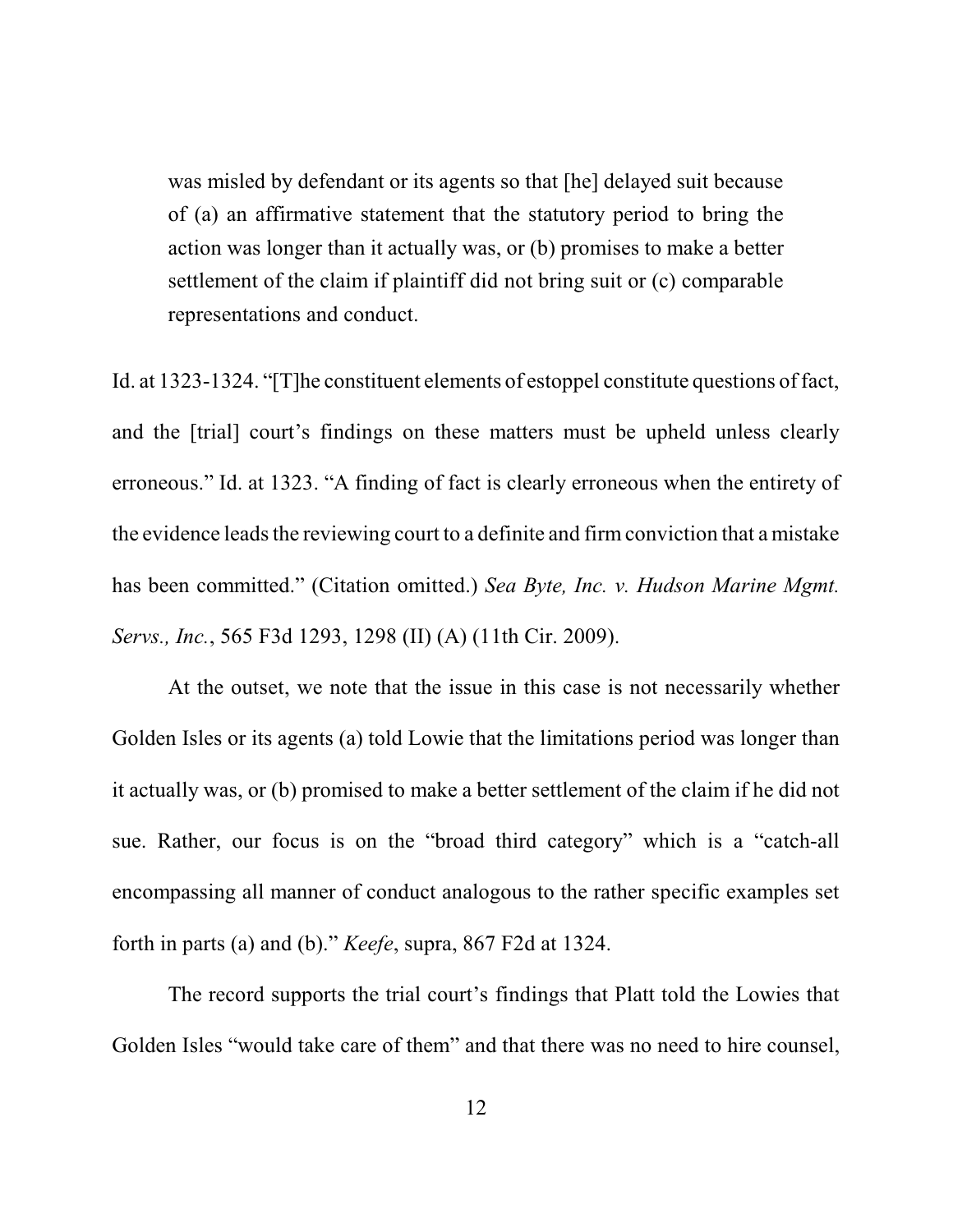and that Lowie relied to his detriment on representations made by Golden Isles and/or its agents when deciding not to hire an attorney or file suit. We are not persuaded by Golden Isles' argument that the trial court relied exclusively on privileged correspondence between Golden Isles and its agents in arriving at this conclusion. 5 The trial court cited both depositions and affidavits in determining that Lowie was misled so that he delayed suit. As discussed above, the record contains extensive testimony concerning protracted representations to the Lowies that they would be entirely "taken care of" financially in association with the fall, without need of a lawsuit. Compare *Burke v. Gateway Clipper, Inc.*, 441 F2d 946, 948-949 (I) (3d Cir. 1971) (injured seaman was not misled into delaying lawsuit where he was never told to not file suit and captain of the vessel only informed him that he would not receive compensation); *Holland v. Norwegian Cruise Lines*, 765 FSupp. 1000, 1003 (N.D. Cal. 1990) (cruise ship passenger was not misled into delaying lawsuit where claims adjuster merely agreed to investigate and negotiate a settlement, and passenger asserted no reason for believing that claims adjuster would provide a satisfactory result).

<sup>&</sup>lt;sup>5</sup> The e-mail correspondence which the trial court referenced in its order intimated that Platt and Golden Isles knew of the limitations period, planned to "stay put" for a year, and took actions to "keep the peace" with the Lowies.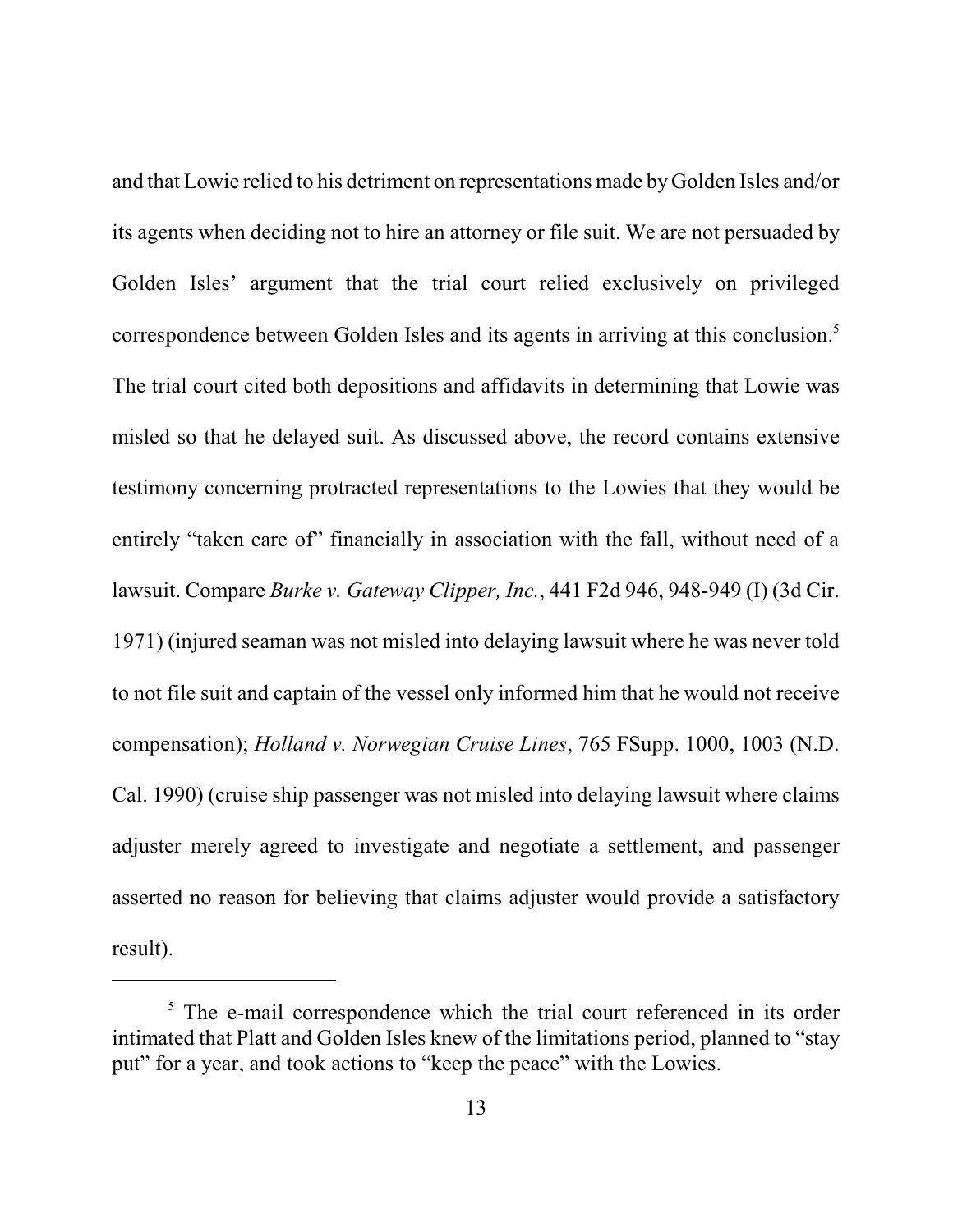In his deposition, Platt also confirmed, "I know they relied on me to get them reimbursed for those medicals." Further, the summary judgment record shows the following exchange between Dyer and Lowie's counsel:

COUNSEL: How many times during the course of the years following Bruce's fall did you tell Tina or Bruce either on the phone or in person that you were going to take care of them?

PLATT: I told them I would take care of their receipts, I would reimburse them. I probably would have said I would do whatever I could, to call me if you need anything.

Lowie averred that, but for Platt's and Dyer's conduct, he would have filed suit within one year of the injury date.

Therefore, asto Golden Isles'motion for summary judgment, we determine that when the record is viewed in the light most favorable to Lowie as the non-movant, the trial court properly denied Golden Isles' summary judgment motion on the basis of the contractual limitations period. Regarding the trial court's ultimate determination that Golden Isles was estopped from relying on the limitations period, " $[t]$ he record supports the $[]$  factual findings by the  $[trial]$  court, and  $[Lowie]$  therefore has proved the elements needed to create an estoppel." *Keefe*, supra, 867 F2d at 1324.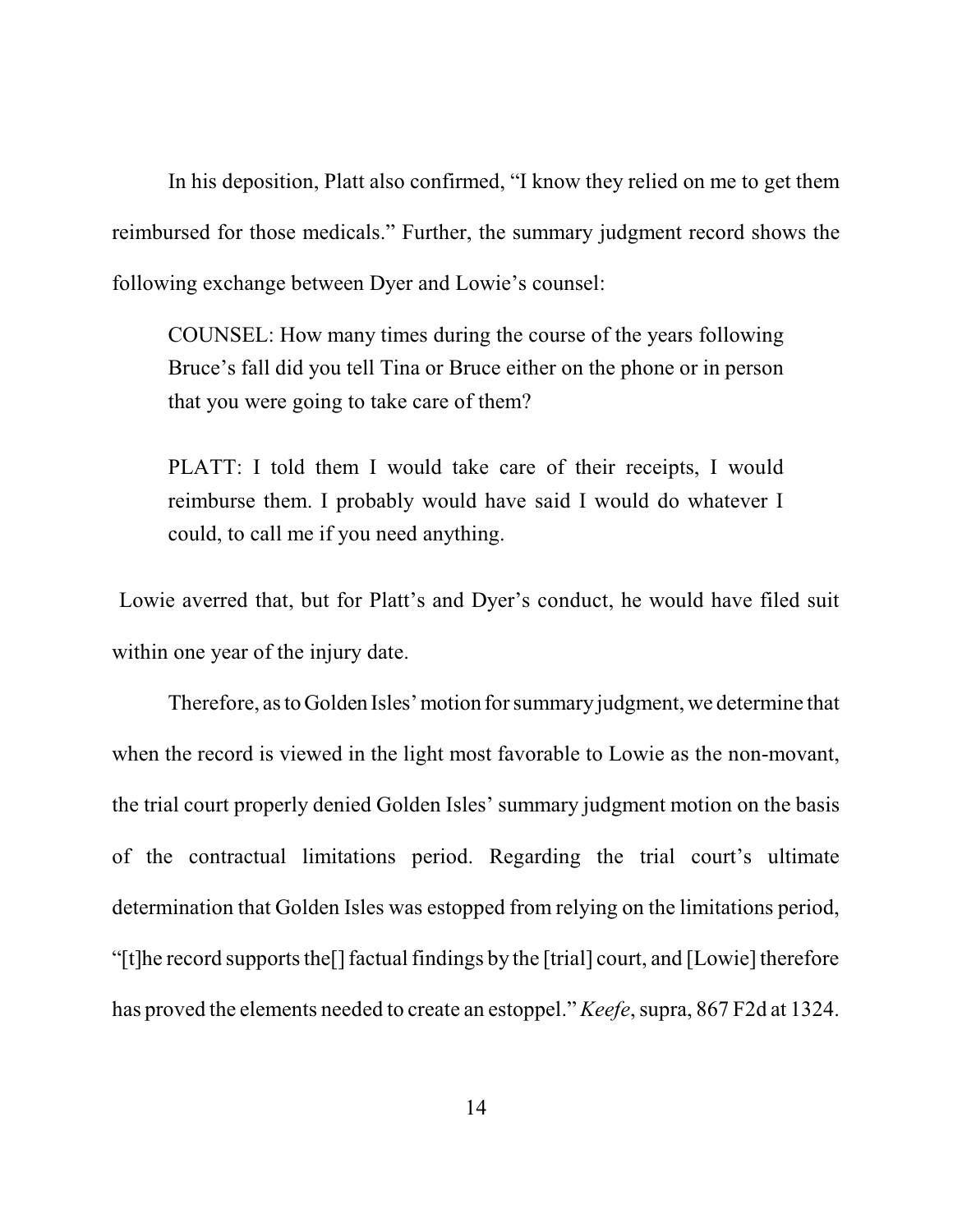2. Next, Golden Isles argues that the jury's verdict is wholly unsupported by the evidence and contrary to law. In Golden Isles' view, the verdict should be set aside because the jury wrongfully attributed 100 percent of the fault to Golden Isles. This enumeration is not meritorious. 6

"A trial court may grant a motion for new trial if, in the exercise of its discretion, it finds that a jury's verdict was against the weight of the evidence. OCGA § 5-5-21. However, when a trial court denies such a motion, the appellate court does not have the discretion to grant a new trial on that ground. We can only review the evidence to determine if there is any evidence to support the verdict." (Citation omitted.) *Williamson v. Strickland & Smith, Inc.*, 263 Ga. App. 431, 433 (1) (587 SE2d 876) (2003). Thus, "[t]he trial court's denial of a motion for new trial on evidentiary grounds will be reversed on appeal only if there is *no* evidence to support the verdict." (Citation omitted.) Id. We are also mindful that

<sup>&</sup>lt;sup>6</sup> "Under maritime law, the owner of a ship in navigable waters owes passengers a duty of reasonable care under the circumstances." *Sorrels v. NCL (Bahamas) Ltd.*, 796 F3d 1275, 1279-1280 (11th Cir. 2015). To prevail on his negligence claim, Lowie had to prove that (1) Golden Isles had a duty to protect him from a particular injury; (2) Golden Isles breached that duty; (3) the breach actually and proximately caused his injury; and (4) he suffered actual harm. Id.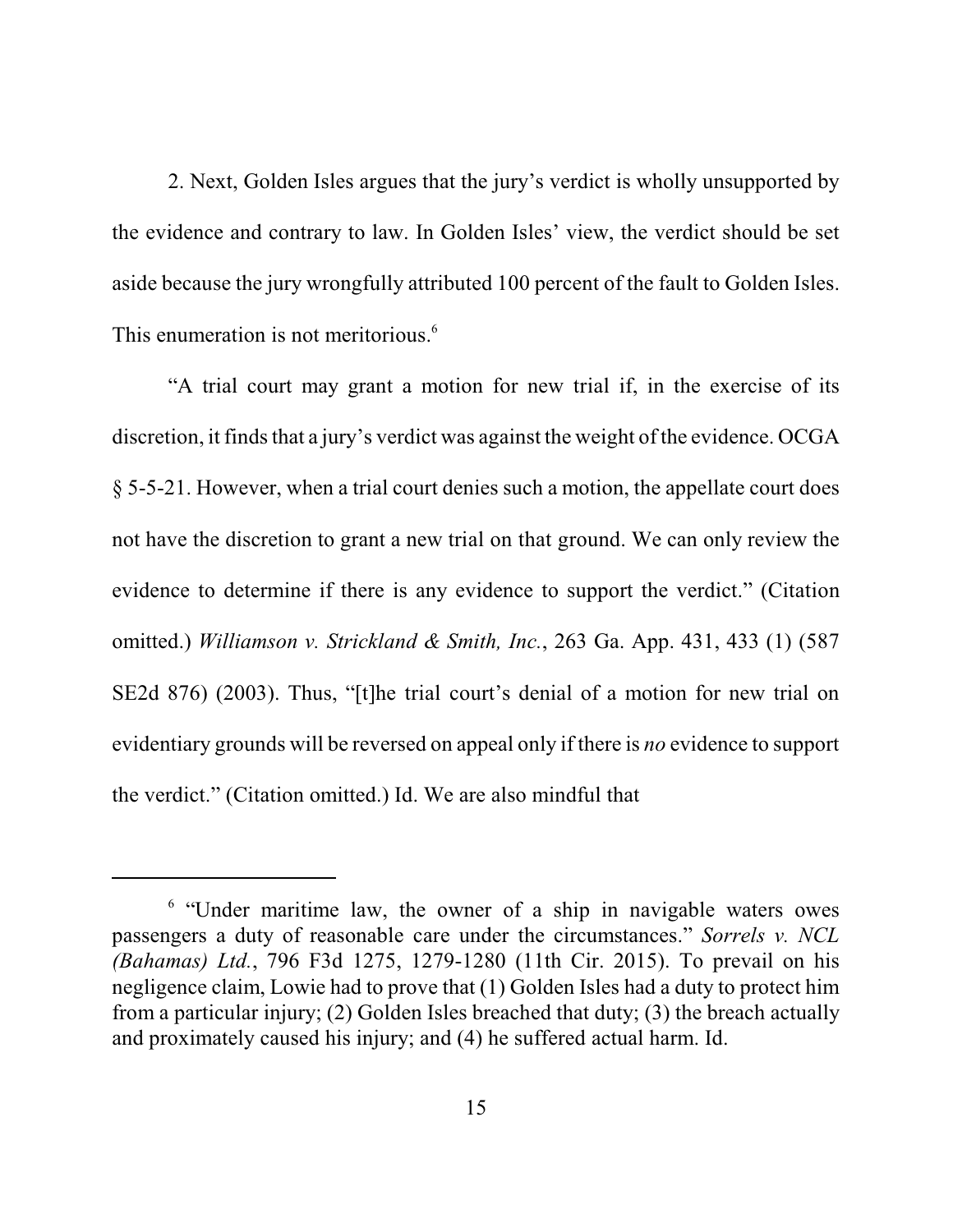questions of negligence and diligence and of cause and proximate cause and whose negligence constituted the proximate cause of the plaintiff's injuries are, except in plain, palpable and indisputable cases, solely for the jury, and the courts will decline to decide such questions unless reasonable minds cannot differ as to the conclusions to be reached.

(Citation and punctuation omitted.) *Hayes v. Crawford*, 317 Ga. App. 75, 79 (730 SE2d 26) (2012).

According to Golden Isles, there were unrebutted indices that the hatch opening was large, visible, and smelled of diesel, all of which Lowie should have observed or detected. Lowie testified at trial, however, that he did not see any light coming from the open hatch, he did not see the hatch, and he did not recall smelling any diesel fuel in the area. Instead, he explained that he was walking along, paying attention to where he was going, and "the next thing [he] knew, [he] was gone." Although Golden Isles posits that Lowie was suffering from impaired vision and dizzy spells at the time of the incident, Lowie testified that he can see, that he was not experiencing any dizzy spells at the time of the fall, and that he did not recall hearing any noise of men working on the bow thruster. He testified that although it was not "pitch dark" outside, it was dark inside the boat because it has dark, tinted windows. While another person avoided the hatch seconds before Lowie fell, the record also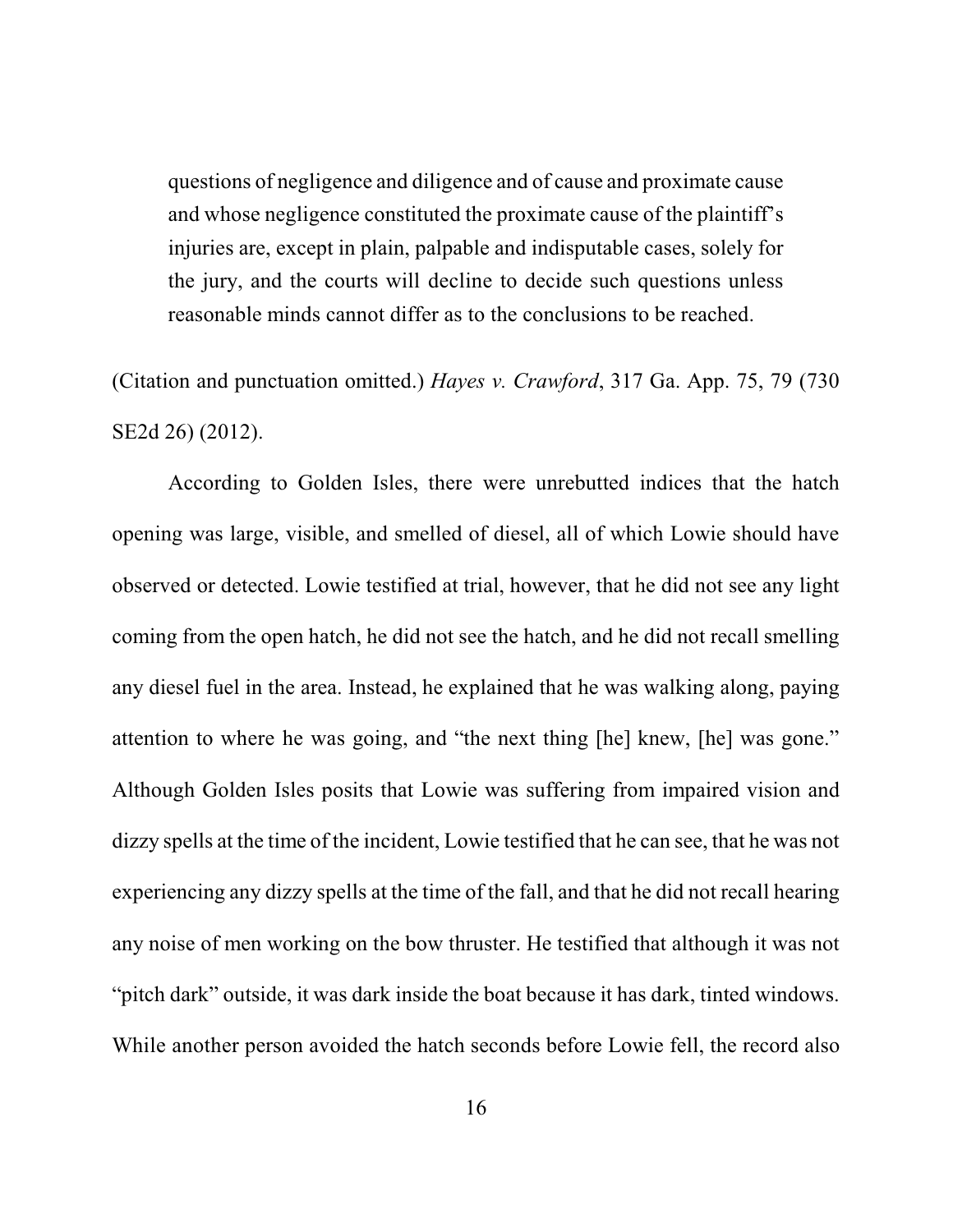shows that that individual was a technician who had been working on the slot machines and that he had been walking around the hatch all day.

Lastly, Golden Isles makes much of the fact that Lowie was a frequent patron and was in the same area as the hatch many times before. Simultaneously, however, the testimony at trial showed that the hatch is ordinarily covered by carpet, and, when in place, the hatch cover is flush with the flooring. In fact, the record contains the following exchange at trial, between Lowie's counsel and Dyer.

COUNSEL: And so if somebody is on that ship and that hatch cover is closed and the carpet is on it, a passenger wouldn't even know there was a hatch down there at all, would they?

DYER: Correct. And, during trial, a photograph of the hatch cover was shown to the jury.

In arguing that the jury wrongfully assigned no fault to Lowie, Golden Isles essentially invites us to reweigh the evidence presented at trial. "However, an appellate court can only review the evidence to determine if there is any evidence to support the verdict. This [C]ourt does not reweigh the evidence, as the finder of fact, in this case the jury, is the final arbiter of the weight of the evidence and the credibility of witnesses." (Citation omitted.) *Auto-OwnersIns. Co. v. Dolan*, 342 Ga.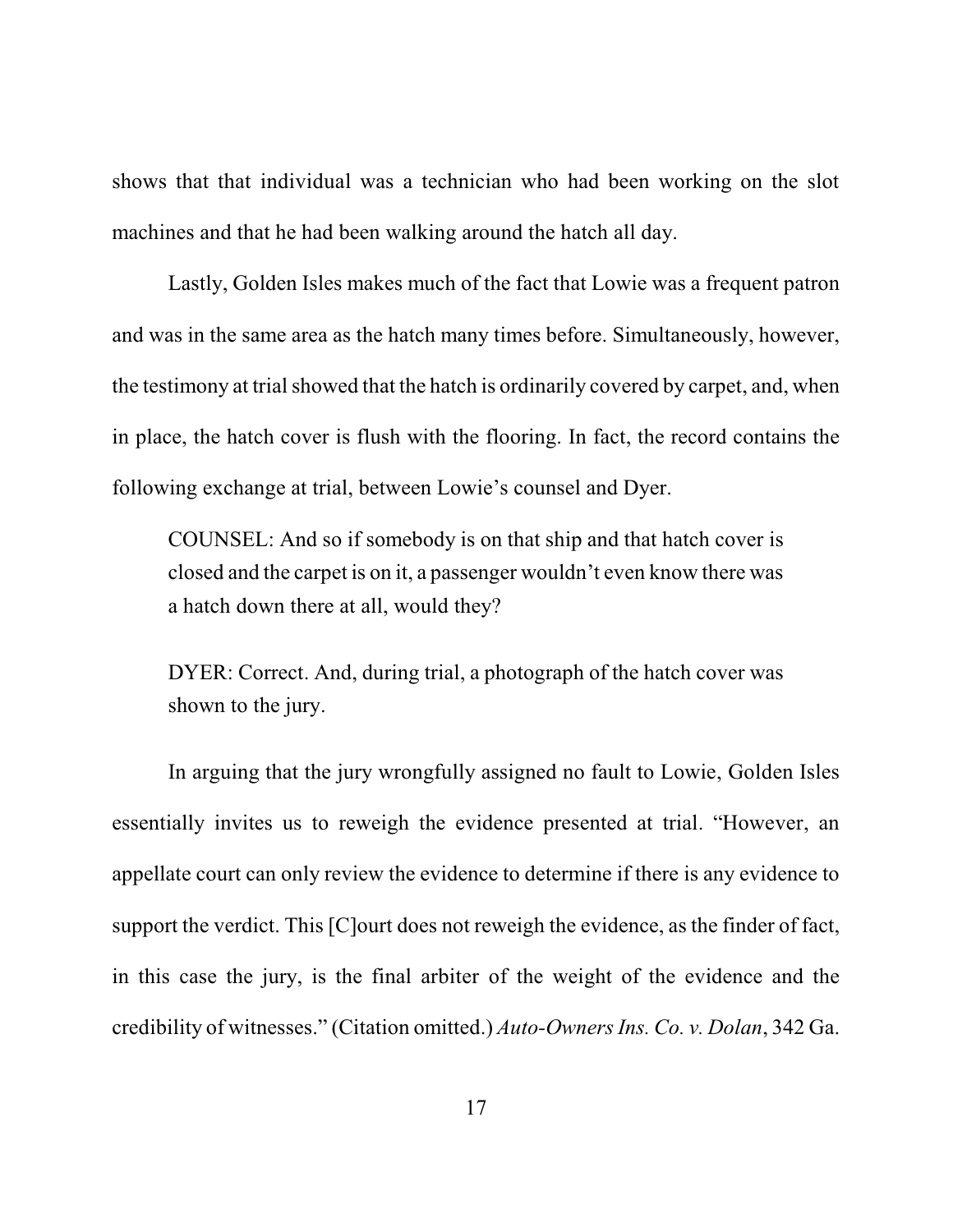App. 179, 183 (3) (803 SE2d 104) (2017); *Stubbs v. Harmon*, 226 Ga. App. 631, 632 (1) (487 SE2d 91) (1997) ("[T]his Court will not substitute its judgment for that of the jury and will neither weigh evidence nor determine witness credibility."). Given the record before us, it was the jury's prerogative to determine whether to attribute any fault to Lowie. Because the record contains sufficient evidence for the jury to have attributed all the fault to Golden Isles, the trial court properly denied Golden Isles' motion for new trial on evidentiary grounds.

3. Golden Isles contends that the trial court committed reversible error in requiring that it use all six of its peremptory strikes when selecting the jury. We discern no such error.

Under OCGA  $\S$  15-12-122 (b), which pertains to civil actions in the superior courts, "each party may demand a full panel of 24 competent jurors from which to select a jury. . . . [T]he parties or their attorneys may strike alternately, with the plaintiff exercising the first strike, until a jury of 12 persons is impaneled to try the case." Although Golden Isles only sought to exercise three of its six strikes, the trial court determined that Golden Isles was required to use all its strikes in order for the twelve-person jury to be empaneled.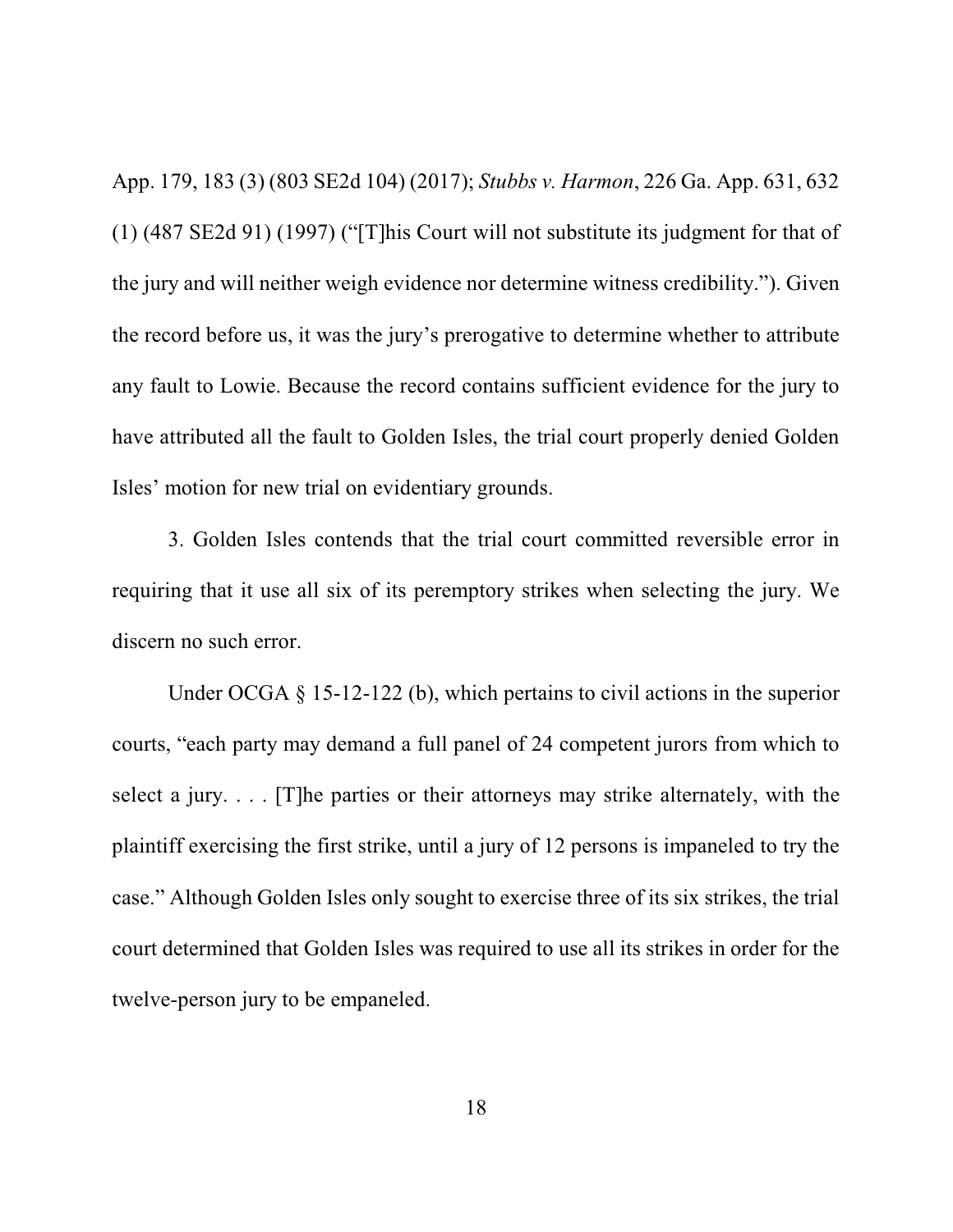Assuming, without deciding, that Golden Isles is correct that it was not required to use all six strikes, Golden Isles has not demonstrated any harm. See *McKissick v. Aydelott*, 307 Ga. App. 688, 694 (3) (705 SE2d 897) (2011) ("In order to constitute reversible error, both error and harm must be shown.") (citation omitted).<sup>7</sup> Golden Isles only surmises that there is a "reasonable probability" that selecting a different set of jurors may have changed the result of the trial. That is not sufficient to demonstrate harm. "A party to a lawsuit has no vested interest in having any particular juror to serve; he is entitled only to a legal and impartial jury." *Hill v. Hosp. Auth. of Clarke County*, 137 Ga. App. 633, 636 (I) (1) (a) (224 SE2d 739) (1976); *Guoth v. Hamilton*, 273 Ga. App. 435, 437 (1) (615 SE2d 239) (2005) (noting that the jury "must be free from biasregarding the trial's outcome."). Because Golden Isles does not identify any harm from using all of its peremptory strikes, this

<sup>7</sup> Golden Isles'reliance on *Stolte v. Fagan*, 291 Ga. 477 (731 SE2d 653) (2012) is unavailing. In *Stolte*, the Supreme Court of Georgia held that a civil litigant is entitled to the removal of *unqualified* jurors before exercising her peremptory strikes, and so if a litigant appeals a trial court's refusal to excuse an allegedly unqualified juror, she need not show that she used all her peremptory strikes as a prerequisite for establishing harm. Id. at 478-479 (1). Moreover, the Supreme Court recently disapproved *Stolte* for this very principle, holding that "a defendant is not presumptively harmed by a trial court's erroneous failure to excuse a prospective juror for cause simply because the defendant subsequently elected to remove that juror through the use of a peremptory strike." *Willis v. State*, 304 Ga. 686, 707 (11) (a) (820 SE2d 640) (2018).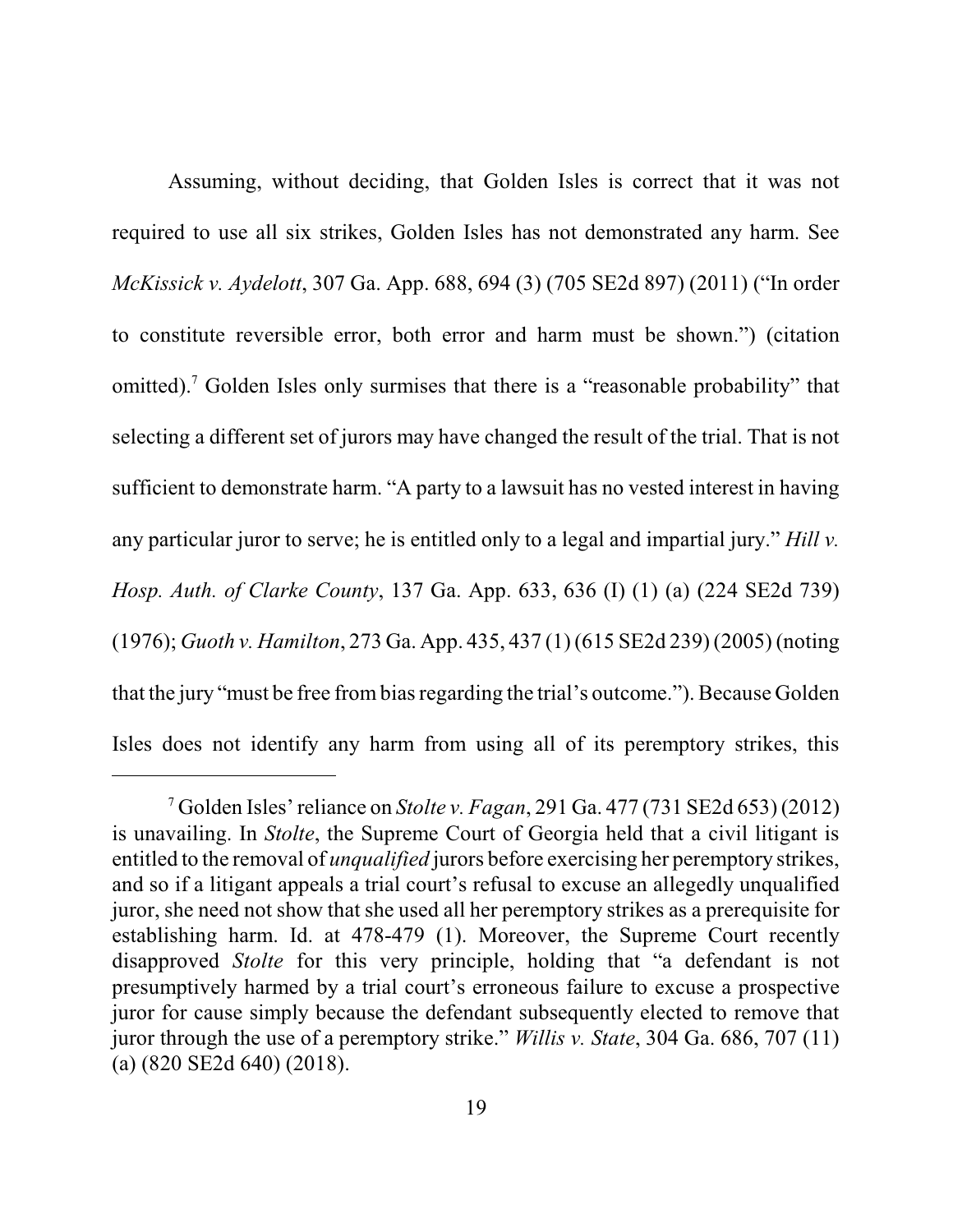enumeration provides no grounds for reversal. See *Hill*, supra, 137 Ga. App. at 636 (I) (1) (a) (no reversible error in trial court's decision in jury selection because "the court's decision could not be considered harmful"). Compare *Guoth*, supra, 273 Ga. App. at 440 (new trial required because trial court erroneously declined to excuse a biased juror for cause and appellant had exhausted all of his peremptory challenges).

4. Lastly, Golden Isles arguesthat the trial court erred in denying its motion for new trial because Lowie's counsel violated the "golden rule" by asking the jury to put themselves in Lowie's shoes when assessing the case. We are not persuaded.

"The so-called 'Golden Rule' argument urges the jurors to place themselves in the position of plaintiff or to allow such recovery as they would wish if in the same position." *Myrick v. Stephanos*, 220 Ga. App. 520, 522 (4) (472 SE2d 431) (1996). Lowie's trial counsel did neither. During closing argument, Lowie's counsel stated, "I hope — I don't wish any ill will on anybody, of course, but I hope thatsome of you had some pain in your life so you know the value of pain. I hope that some of you have suffered injustice in your life." Lowie's trial counsel did not request the jurors to put themselves in Lowie's position or otherwise invite them to assume "the subjective view of one of the litigants." *Naimat v. Shelbyville Bottling Co.*, 240 Ga. App. 693, 698 (4) (524 SE2d 749) (1999). See *Myrick*, supra, 220 Ga. App. at